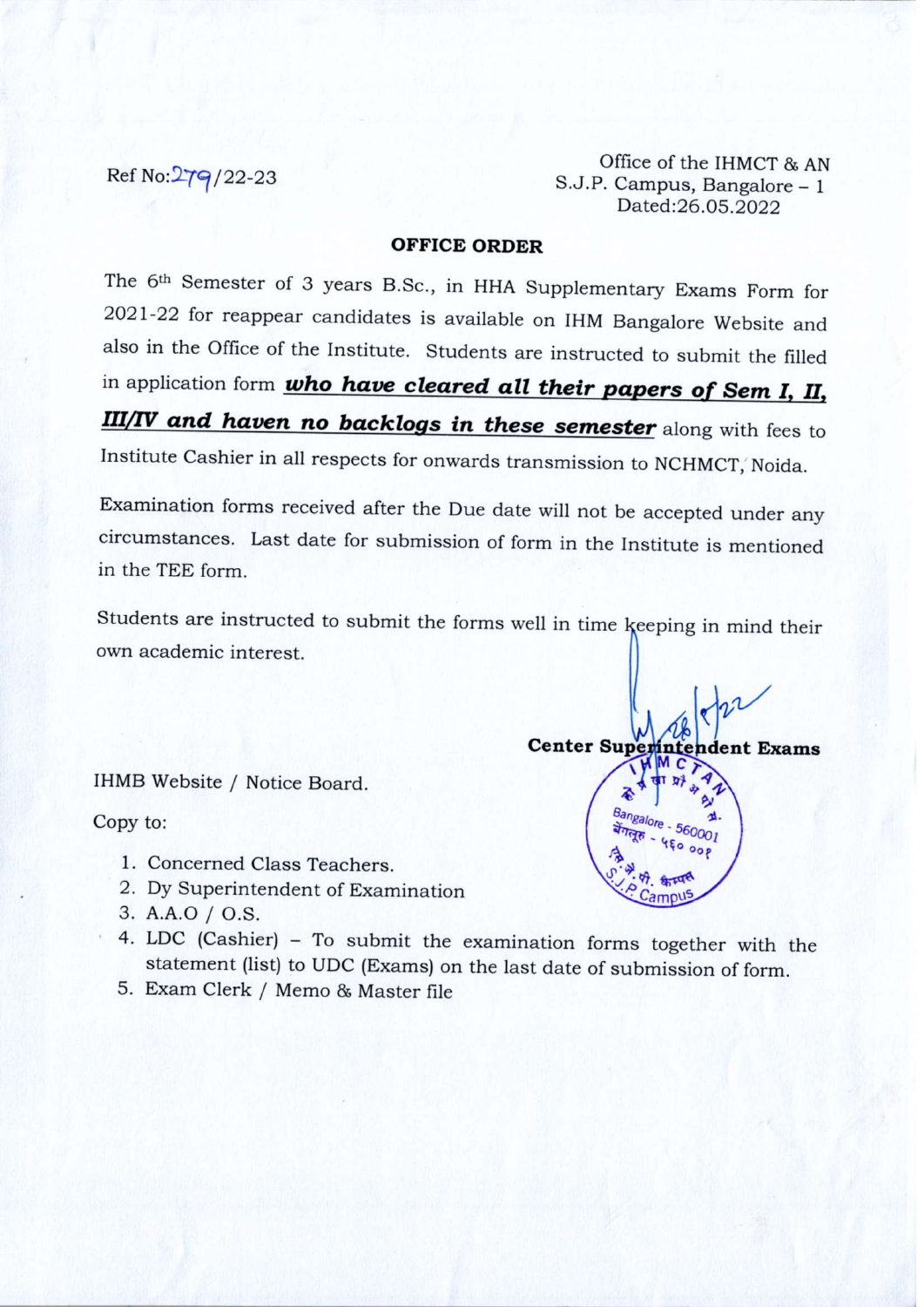## **SEM-VI SUPPLEMENTARY EXAMINATION FORM**

**(Only such candidates are eligible to appear in these exams who have NO reappear in their SEM I, II, III/IV subjects)** 

Academic Year 2021-2022

## COURSE TITLE: **THREE-YEAR B.Sc. IN H&HA**

# (FOR FAIL & RE-APPEAR CANDIDATES ONLY)

|                               |                                                               |               | LAST DATE FOR SUBMISSION OF EXAM FORMS                                                                                                                                                                                               |             | Paste Passport            |              |  |
|-------------------------------|---------------------------------------------------------------|---------------|--------------------------------------------------------------------------------------------------------------------------------------------------------------------------------------------------------------------------------------|-------------|---------------------------|--------------|--|
| IN THE INSTITUTE - 20.06.2022 |                                                               |               |                                                                                                                                                                                                                                      |             | Size Photograph.          |              |  |
|                               |                                                               |               | ONE-TIME FEE: <b>Rs.1000/-</b> (to be remitted to NCHM)                                                                                                                                                                              |             | (Do not staple)           |              |  |
|                               |                                                               |               | plus EXAM FEE as per column 6 below                                                                                                                                                                                                  |             | (Photograph to be         |              |  |
|                               |                                                               |               |                                                                                                                                                                                                                                      |             | attested by<br>Principal) |              |  |
|                               | Council Roll No                                               |               |                                                                                                                                                                                                                                      |             |                           |              |  |
|                               |                                                               |               |                                                                                                                                                                                                                                      |             |                           |              |  |
| 1.                            | Name of the candidate in English (full name in BLOCK letters) |               |                                                                                                                                                                                                                                      |             |                           |              |  |
|                               | First name                                                    |               | Middle name                                                                                                                                                                                                                          |             | Surname                   |              |  |
|                               |                                                               |               |                                                                                                                                                                                                                                      |             |                           |              |  |
|                               |                                                               |               | (Please note that the name written above should be same as given in your +2 CBSE/Board Certificate)                                                                                                                                  |             |                           |              |  |
| 2.                            |                                                               |               | Father's / Mother's Name                                                                                                                                                                                                             |             |                           |              |  |
| 3.                            |                                                               |               | Permanent residential address for correspondence                                                                                                                                                                                     |             |                           |              |  |
|                               |                                                               |               |                                                                                                                                                                                                                                      |             |                           |              |  |
|                               |                                                               |               | <u>Pin: Mobile: Mobile: Mobile: Mobile: Mobile: Mobile: Mobile: Mobile: Mobile: Mobile: Mobile: Mobile: Mobile: Mobile: Mobile: Mobile: Mobile: Mobile: Mobile: Mobile: Mobile: Mobile: Mobile: Mobile: Mobile: Mobile: Mobile: </u> |             |                           |              |  |
|                               |                                                               |               |                                                                                                                                                                                                                                      |             |                           |              |  |
| 4.                            |                                                               |               |                                                                                                                                                                                                                                      |             |                           |              |  |
| 6.                            | Give details of subject(s) reappearing for:                   |               |                                                                                                                                                                                                                                      |             |                           |              |  |
|                               | S <sub>1</sub>                                                | Subject       | Subject                                                                                                                                                                                                                              |             | Please tick               |              |  |
|                               | No.                                                           | Code          |                                                                                                                                                                                                                                      | Mid<br>Term | <b>Practical</b>          | End-<br>Term |  |
|                               | 1                                                             | <b>BHM351</b> | <b>ADVANCE FP OPERATIONS -II</b>                                                                                                                                                                                                     |             |                           |              |  |
|                               | $\overline{2}$                                                | <b>BHM352</b> | ADVANCE F & B OPERATIONS-II                                                                                                                                                                                                          |             |                           |              |  |
|                               | 3                                                             | <b>BHM353</b> | FRONT OFFICE MANAGEMENT-II                                                                                                                                                                                                           |             |                           |              |  |
|                               | $\overline{4}$                                                | <b>BHM354</b> | <b>ACCOMMODATION MANAGEMENT-II</b>                                                                                                                                                                                                   |             |                           |              |  |
|                               | 5                                                             | <b>BHM305</b> | FOOD & BEVERAGE MANAGEMENT                                                                                                                                                                                                           |             |                           |              |  |
|                               | 6                                                             | <b>BHM306</b> | <b>FACILITY PLANNING</b>                                                                                                                                                                                                             |             |                           |              |  |
|                               | $\overline{7}$                                                | <b>BHM309</b> | <b>RESEARCH PROJECT</b>                                                                                                                                                                                                              | X           |                           | X            |  |
|                               |                                                               |               | <b>RE-APPEAR EXAMINATION FEE</b><br>- Theory @ Rs.300/- per subject (To be remitted to NCHMCT)<br>- Practical @ Rs.500/- per subject (retained by institute)                                                                         |             |                           |              |  |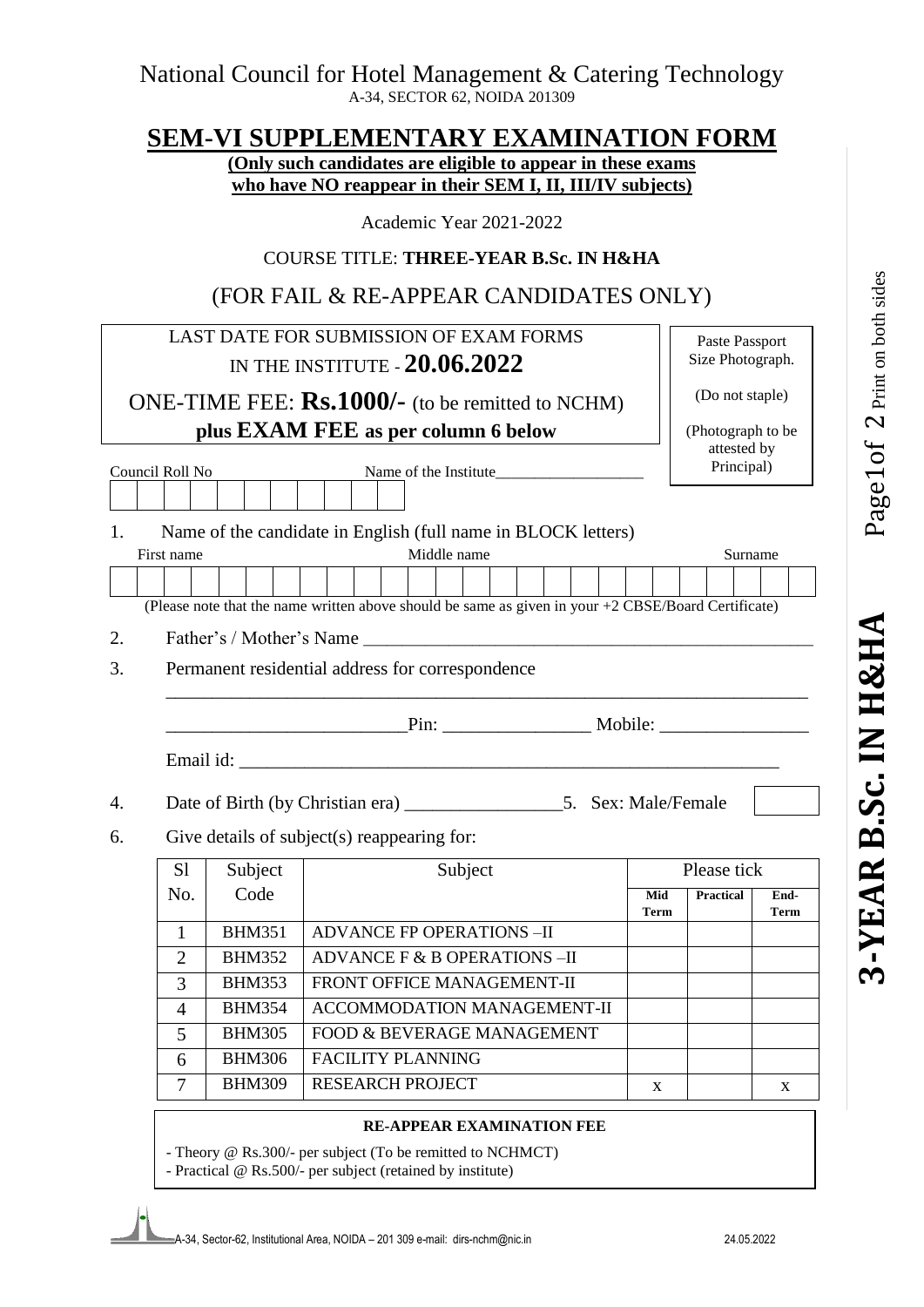| Give details of examination and related fees paid: Examination Fee |                  |            |
|--------------------------------------------------------------------|------------------|------------|
|                                                                    | Supl exam fee    | $+$ 1000/- |
|                                                                    | <b>Total Fee</b> | .          |

- 8. a) Certified that the name as written above by me is correct.
	- b) I hereby declare that the statements made in the application are true to the best of my knowledge and belief.
	- c) **Certified that I have read and understood the Examination Rules of the National Council.**

Date: (Signature of the candidate)

### **CERTIFICATE BY PRINCIPAL**

- 1. Certified that admission to the semester was granted as per NCHM&CT Rules.
- 2. Certified that Mr./Ms. is/was a bonafide full time student of this institution and has satisfactorily completed the prescribed course of studies as laid down by the Council.
- 3. Certified that Examination Rules have been explained to the candidate and undertaking obtained for having understood the same.
- 4. Certified that Admit Card for the Examination will be issued to the candidate only after satisfying that he/she fulfils the attendance requirements as laid down in Examination Rules of National Council for Hotel Management.
- 5. Certified that the following fee of the candidate is included in the amount of Rs. \_\_\_\_\_\_\_\_\_\_\_\_\_\_\_\_\_\_\_\_\_\_\_\_ remitted to the Council through RTGS vide UTR/IMPS No. \_\_\_\_\_\_\_\_\_\_\_\_\_\_\_\_\_\_\_\_\_\_ dated \_\_\_\_\_\_\_\_\_\_\_\_\_\_ in favour of National Council for Hotel Management & Catering Technology (mandate form attached).

Examination Fee: Rs.………………… Total Fee: Rs..………………...

Date: \_\_\_\_\_\_\_\_\_\_\_\_\_\_\_\_\_\_\_\_ Principal's signature with office seal

#### \_\_\_\_\_\_\_\_\_\_\_\_\_\_\_\_\_\_\_\_\_\_\_\_\_\_\_\_\_\_\_\_\_\_\_\_\_\_\_\_\_\_\_\_\_\_\_\_\_\_\_\_\_\_\_\_\_\_\_\_\_\_\_\_\_\_\_\_\_\_\_\_\_\_ **FOR NCHM&CT USE**

| Fee received            | <b>Examination particulars</b> | Examination Hall         |
|-------------------------|--------------------------------|--------------------------|
| 1. Exam Fee: Rs.        | Checked & Verified             | Admission ticket issued. |
| 2. Late Fee: Rs.        |                                |                          |
| <b>Total Fee</b><br>Rs. |                                |                          |
|                         |                                |                          |
| Dealing Assistant       |                                |                          |
|                         | Executive Officer (S)          | Assistant Director (T)   |